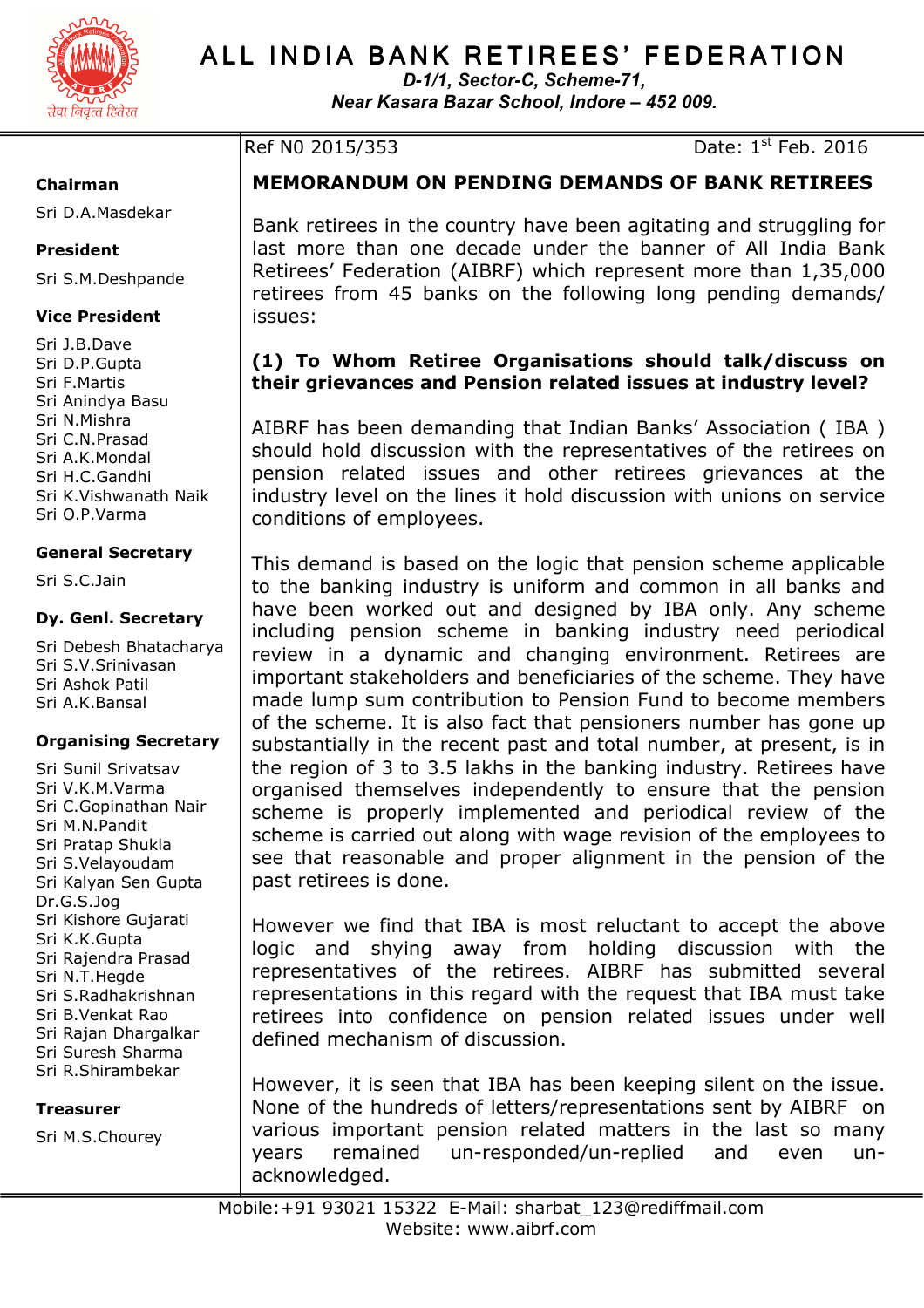Indian Banks' Association represents Public Sector Banks which have well defined system of accountability and responsibility towards their stakeholders like customers, investors, employees, retirees, members of the public under various laws like RTI, Citizens' Charter, Corporate Governance Code etc. But it is unfortunate that IBA set-up has been created in such a manner so as to be not answerable for their commissions and omissions. It seems IBA feels that though it represents management of Public Sector Banks, it has no accountability to respond to communications of AIBRF, which represents more than 1.35 lakhs pensioners. Various Departments of Government of India including PMO do acknowledge and respond to the representations of individual retirees and retiree organisations and also give appointments to our representatives even at the ministry level to discuss the issues.

But it is surprising that IBA feels that it is in safe haven by maintaining silence on representation of the retirees. We feel that the time has come for IBA to abandon this approach and usher in a mindset for a breakthrough.

We find that there is mixed feelings of tremendous anger, anguish and deep disappointment amongst lakhs of retirees on this stand/attitude of IBA and are ready to participate in any struggle to break this myth of IBA. Also, we find that IBA officials are not able to understand, appreciate and gauge the anger of retirees on this count.

AIBRF now demands that IBA officials should understand and appreciate the very dangerous situation developing because of present attitude of the retirees before it goes beyond control and immediately hold discussion with the representatives of retirees.

# **(2) Progress on pending demands of Retirees listed in Record Note dated 25.05.2015:**

Indian Banks' Association has signed Record Note dated 25.05.2015 on pending demands/issues along with the wage settlement for the employees. Pending issues listed in this document are:

**(a)** Revision in the rates of Family Pension on the lines of the Central Government

**(b)** 100 percent DA to Pre- November 2002 retirees;

**(c)** Upgrading Basic Pension of all the pensioners at the common and uniform consumer price index level @ 4440;

**(d)** Updation of Pension for all existing Pensioners and Family Pensioners;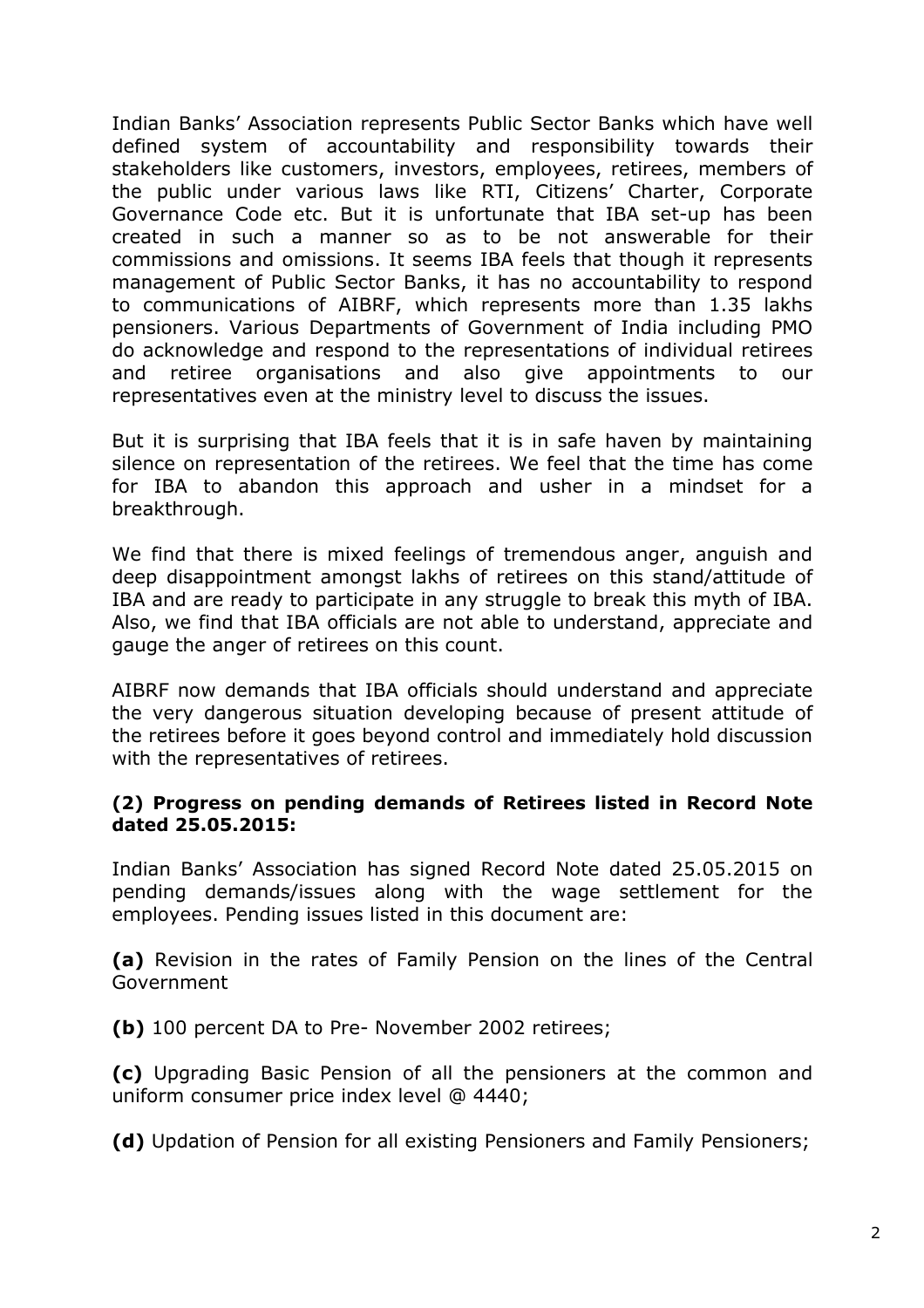**(e)** Periodical updation/improvement in pension along with wage revision of in-service employees on the lines of Central Government;

**(f)** Uniform allocation of funds for retirees from Staff Welfare Funds.

Further, we find from this document that:

- **1.** IBA treats above demands of retirees as pending issues;
- **2.** IBA agrees that they need consideration and solution;
- **3.** IBA agrees that they may be considered subject to cost study which is to be carried out after collecting necessary data/information;
- **4.** IBA further agrees that the above demands are still alive and under the zone of consideration even after conclusion and signing of wage settlement.

We now DEMAND based on this document as under:

**(a)** IBA must complete cost study transparently in a time bound manner as committed in the Record Note and other forums;

**(b)** IBA must share data/information/reports of experts with AIBRF to enable us to give our reaction on them;

**(c)** IBA must hold discussion with AIBRF along with other retirees' organisations on the above issues listed in the Record Note;

**(d)** IBA should immediately remove controversial clause from the preamble of the Record Note that no contractual relationship exists between retirees and bank managements;

**(e)** Govt./IBA should forthwith accept above demands of retirees.

# **(3) OTHER DEMANDS OF RETIREES:**

AIBRF demands that the following pending issues should also be settled urgently before commencement of negotiation for next wage settlement:

**(1)** One more pension option to all the leftover retirees including Resignees and Compulsorily Retired employees;

**(2)** Settlement of pension related issues of retirees of Foreign Banks, Private Sector Banks and RRBs;